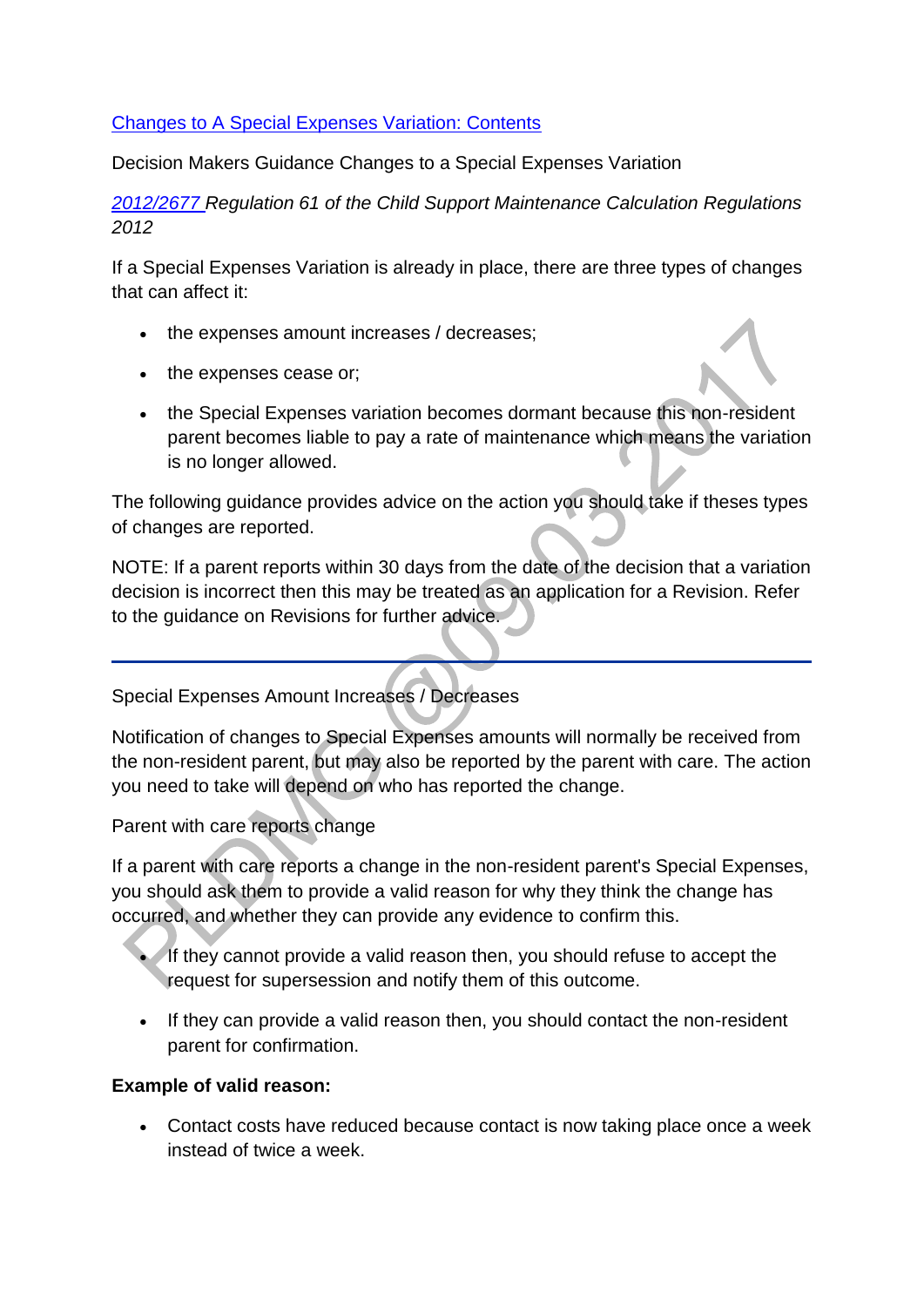#### **Example of invalid reason:**

• I think the costs my ex-partner pays for his relevant other child have reduced because someone told me.

Use the drop downs below for further advice on the next appropriate action.

## **Non-resident parent agrees the reported change has occurred**

- If the non-resident parent agrees to the change then you should ask them to provide evidence of their new expenses. Refer to the individual sections on Evidence of a Special Expenses Variation for advice on the types of evidence we can consider.
- When you have received this information / evidence, you should consider if the financial threshold is still met. Refer to the Guidance on Financial Threshold for further advice.
- If the new amount does not meet the threshold, you should complete the supersession to remove the variation. [2012/2677 R](http://www.legislation.gov.uk/uksi/2012/2677)egulation 68 of the Child Support Maintenance Calculation Regulations 2012.
- If the threshold is met, you must notify the parent with care and invite their comments on the new special expenses amount. Refer to the Guidance on Representations for further advice. Parent with care should be allowed 14 days to comment.
- When you have received their comments or the time allowed has elapsed, you need to consider all the evidence, and decide whether the new effect on the liability is Just an Equitable. Refer to the guidance on Just and Equitable decisions for further advice.
- If you decide it is Just and Equitable, you should complete a supersession to reflect this change and update the Maintenance Calculation. The effective date of this decision will be the date the change in expenses was reported. [2012/2677 R](http://www.legislation.gov.uk/uksi/2012/2677)egulation 18(6)(a) of the Child Support Maintenance Calculation Regulations 2012.
- If you decide it is not Just and Equitable, you may reject the supersession or allow the supersession but for a lesser variation amount. A notification confirming the refusal to supersede will be issued to all relevant parties.

# **Non-resident parent does not agree the reported change has occured**

• If the non-resident parent does not agree that a change has occurred, they must provide evidence to confirm that their Special Expenses remain the same. Refer to the individual sections on Evidence of a Special Expenses Variation for advice on the types of evidence we can consider.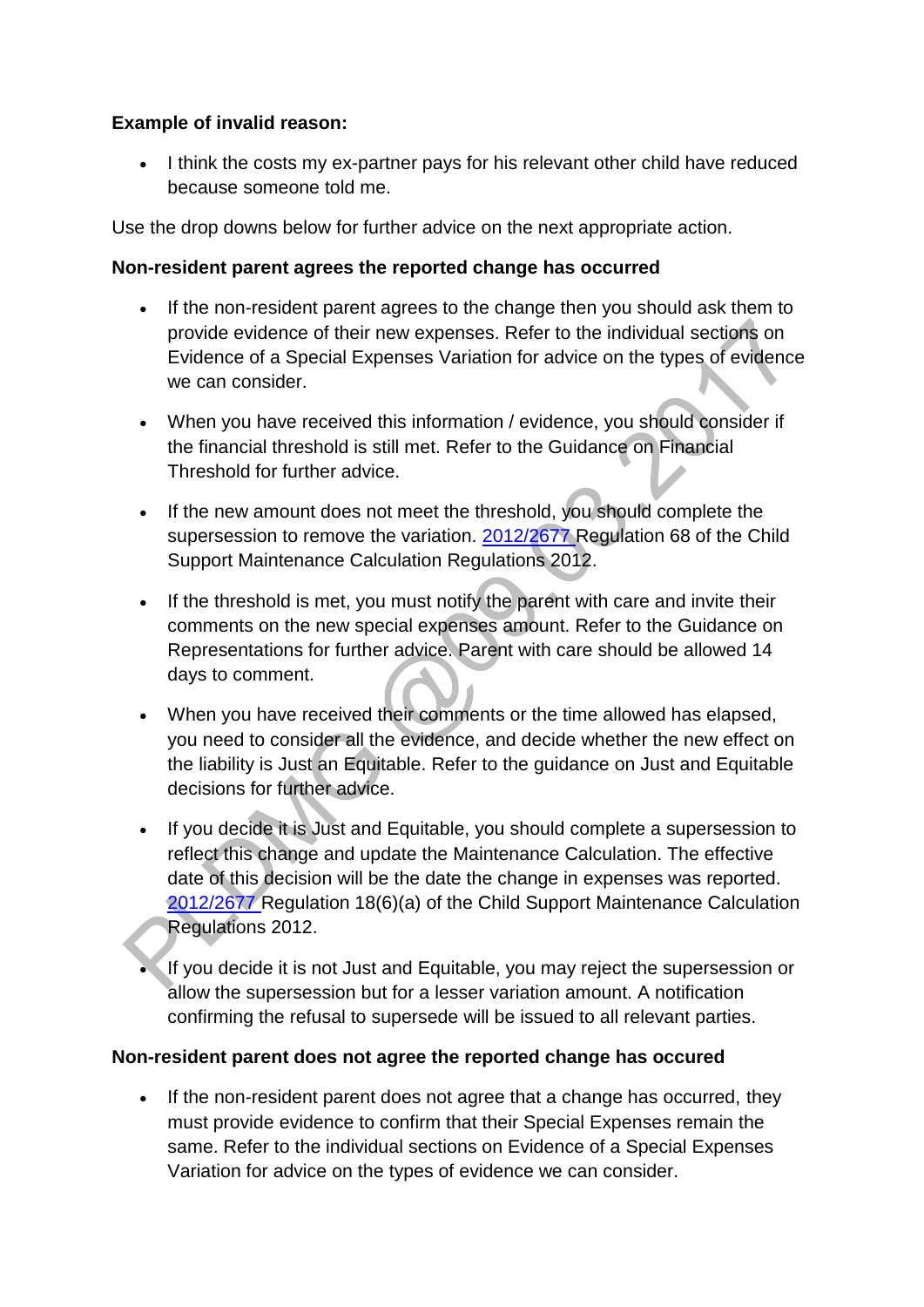- When you have received the non-resident parent's evidence, you need to decide whether a change has occurred.
- If not, you should reject the supersession. A notification confirming the refusal to supersede will be issued to all relevant parties.
- If you decide there has been a change, you need to consider whether the financial threshold is still met.
- If the new amount does not meet the threshold, you should complete the supersession to remove the variation. [2012/2677 R](http://www.legislation.gov.uk/uksi/2012/2677)egulation 68 of the Child Support Maintenance Calculation Regulations 2012
- If the new amount does meet the threshold, you must notify the parent with care and invite their comments on the new special expenses amount. Refer to the Guidance on Representations for further advice.
- Parent with care should be allowed 14 days to comment.
- When you have received their comments or the time allowed has elapsed, you need to consider all the evidence, and decide whether the new effect on the liability is Just and Equitable. Refer to the guidance on Just and Equitable decisions for further advice.
- If you decide it is Just and Equitable, you should complete a supersession to reflect this change and update the Maintenance Calculation. The effective date of this decision will be the date the change in expenses was reported. [2012/2677 R](http://www.legislation.gov.uk/uksi/2012/2677)egulation 18(6)(a) of the Child Support Maintenance Calculation Regulations 2012
- If you decide it is not Just and Equitable, you may reject the supersession or allow the supersession but for a lesser variation amount. A notification confirming the refusal to supersede will be issued to all relevant parties.

# **Non-resident parent fails to respond**

- If a non-resident parent fails to respond to a request for information then you should proceed with the supersession on the basis of the evidence available to you.
- If you are satisfied that the evidence provided by the parent with care enables you to make a decision then you should complete the supersession to update the Maintenance Calculation.
- If you are not satisfied that the evidence provided enables you to make a decision then you should reject the application for supersession.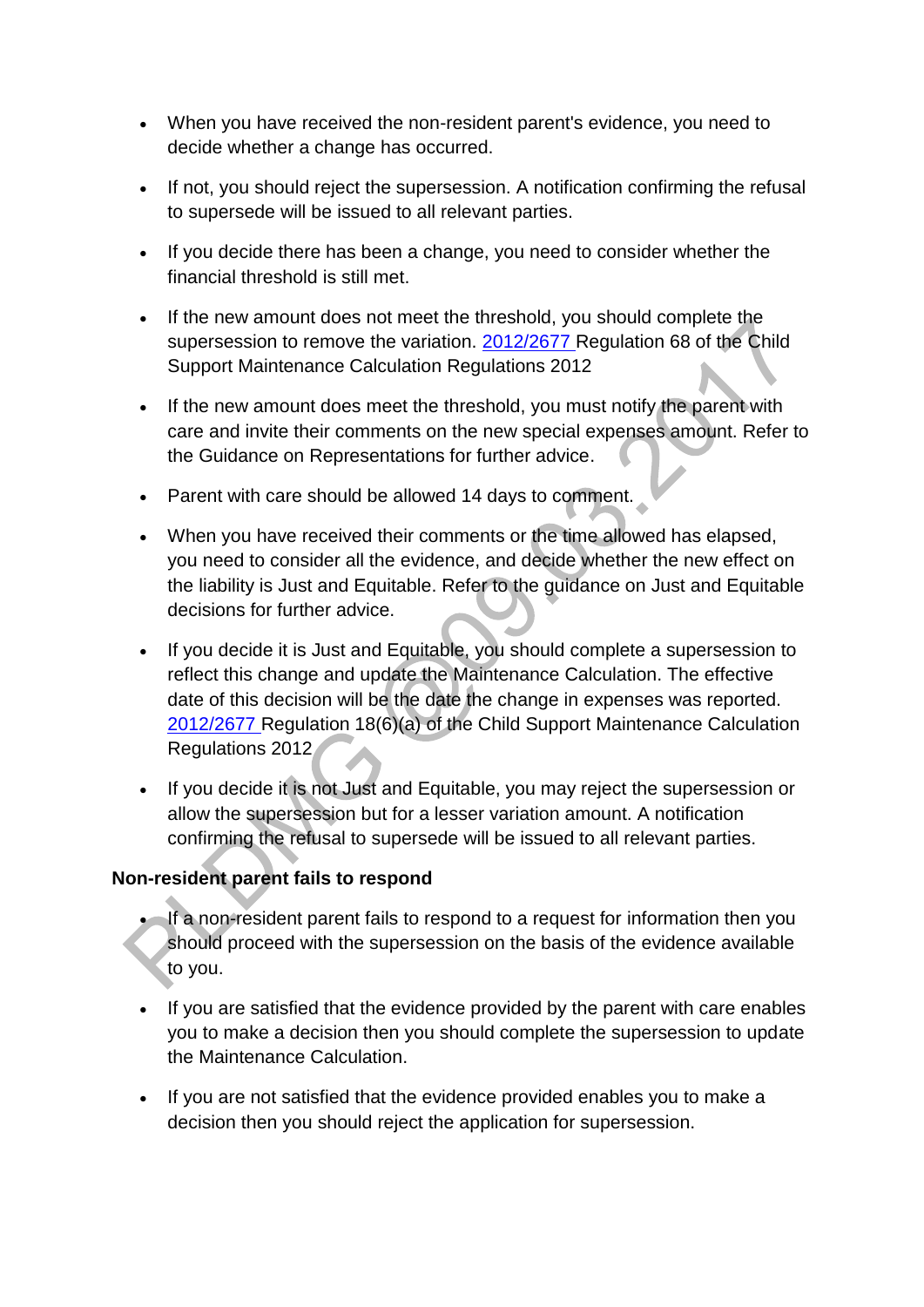NOTE: A referral to Investigating Officers should only be made where the parent with care is adversely affected by the non-resident parent's failure to respond.

## **Non-resident parent reports change**

- If a non-resident parent reports a decrease in their Special Expenses, then evidence is not required and you do not need to invite the parent with care to make representations.
- You should check whether the new amount still meets the threshold.
- If the threshold is met, then you should complete the supersession to update the Maintenance Calculation.
- If the threshold is not met, then you should complete the supersession to remove the variation.
- If a non-resident parent reports an increase in their Special Expenses, you should ask them to provide sufficient information / evidence to confirm the new amount. Refer to the individual sections on evidence of a Special Expenses Variation for advice on the types of evidence we can accept.
- When you have received the non-resident parent's evidence, you need to decide whether a change has occurred.
- If not, you should reject the supersession. A notification confirming the refusal to supersede will be issued to all relevant parties.
- If you decide there has been a change, you need to consider whether the threshold is still met.
- If the new amount does not meet the threshold, you should complete the supersession to remove the variation. [2012/2677](http://www.legislation.gov.uk/uksi/2012/2677) **Regulation 68 of the Child Support Maintenance Calculation Regulations 2012**
- If the new amount does meet the threshold, then you need to consider whether representations from the parent with care are required.

NOTE: Representations are not required if you are satisfied that the new expenses amount is less advantageous to the non-resident parent, or representations from the parent with care would not be relevant. If you do invite representations then you must allow 14 days for comment. Refer to the Guidance on Representations for further advice. [2012/2677](http://www.legislation.gov.uk/uksi/2012/2677) **Regulation 61(2) of the Child Support Maintenance Calculation Regulations 2012**

 When you have received comments or the time allowed has elapsed or you decide not to invite representations, then you need to consider all the evidence, and decide whether it is Just and Equitable for the Variation amount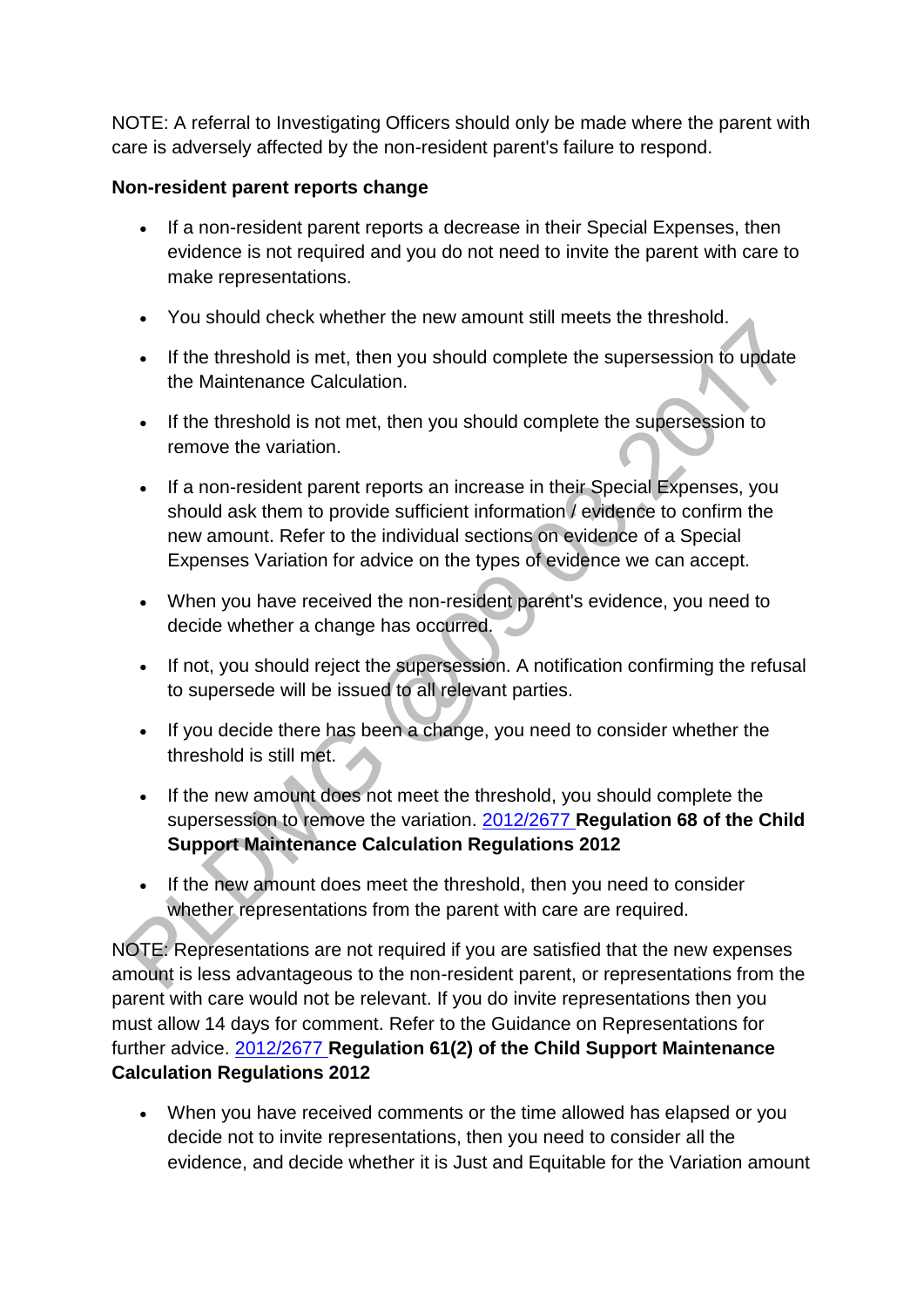to be changed. Refer to the guidance on Just and Equitable decisions for further advice.

- If you decide it is Just and Equitable, you should complete a supersession to reflect this change and update the Maintenance Calculation. The effective date of this decision will be the date the change in expenses was reported. [2012/2677](http://www.legislation.gov.uk/uksi/2012/2677) **Regulation 18(6)(a) of the Child Support Maintenance Calculation Regulations 2012**
- If you decide it is not Just and Equitable, you may reject the supersession or allow the supersession but for a lesser variation amount. A notification confirming the refusal to supersede will be issued to all relevant parties.

#### Special Expenses Cease

Notification that special expenses have ceased will normally be received from the non-resident parent, but may also be reported by the parent with care. The action you need to take will depend on who has reported the change.

#### **Parent with care reports change**

If a parent with care reports that special expenses have ceased, you should ask them to provide a valid reason for why they think the change has occurred, and whether they can provide any evidence to confirm this.

- If the parent with care cannot provide a valid reason for why they think there has been a change, you should refuse to accept their request for supersession and notify them of this outcome.
- If the parent with care does provide a valid reason for why they think there has been a change, you should contact the non-resident parent for confirmation.

Example of a valid reason:

Boarding school fees have ceased because my child has left boarding school.

Example of a invalid reason:

I think the costs my ex-partner pays for his relevant other child have ceased because someone told me.

#### **Non-resident parent agrees the reported change has occured**

If the non-resident parent agrees to the change then you should proceed with the supersession to remove the variation and update the Maintenance Calculation.

#### **Non-resident parent does not agree the reported change has occurred**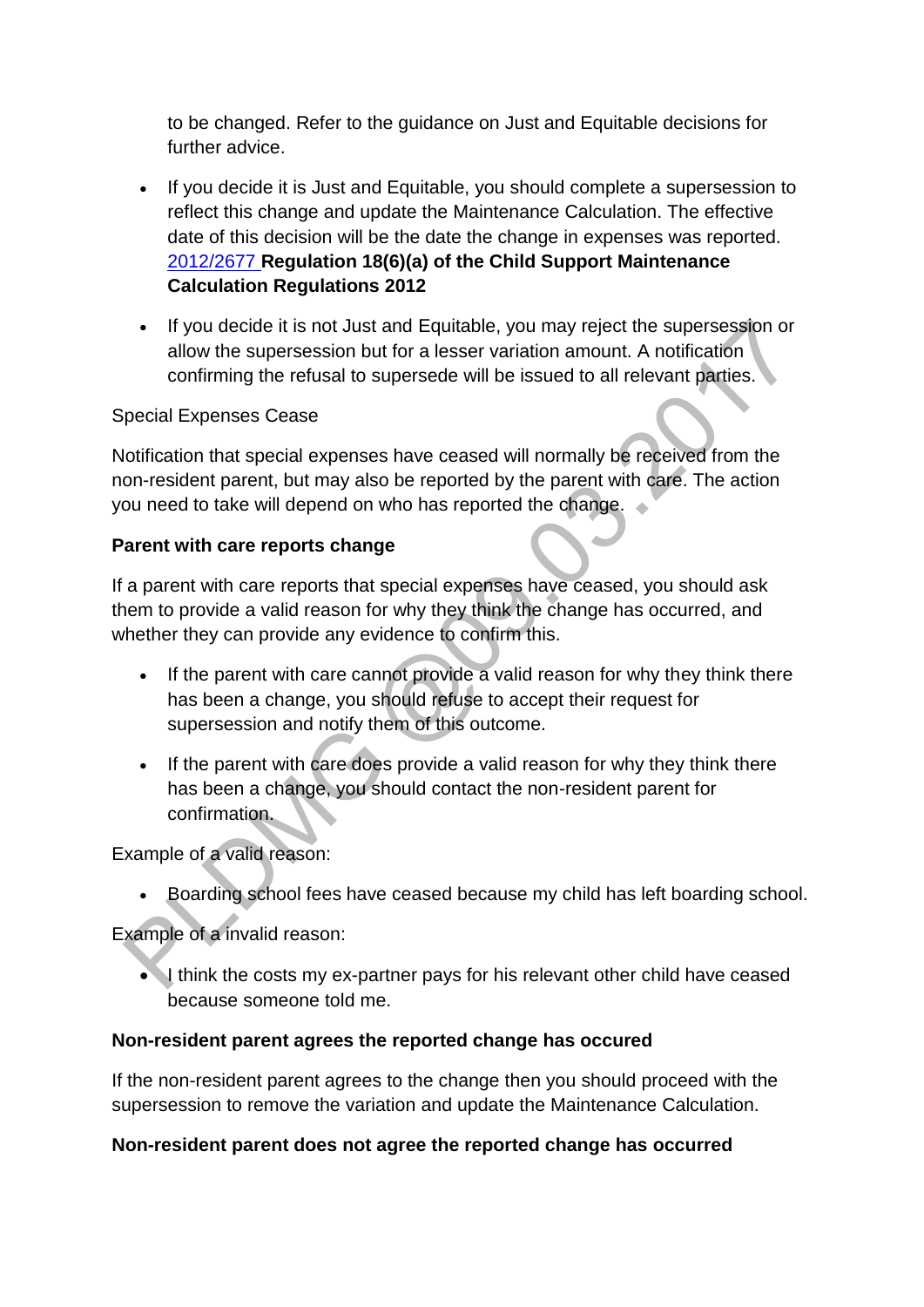- If the non-resident parent does not agree that their special expenses have ceased, then they must provide evidence to confirm that they remain in place. Refer to the individual sections on Evidence of a Special Expenses Variation for advice on the types of evidence we can consider.
- When you have received the non-resident parent's evidence, you need to decide whether the special expenses are still in place.
- If not, you should proceed with the supersession to remove the variation and update the Maintenance Calculation.
- If you decide they are still in place and the amounts have not changed then you should reject the supersession. A notification confirming the refusal to supersede will be issued to all relevant parties.
- If you decide they are still in place but the amounts have changed then you need to consider whether the threshold is still met.
- If the threshold is no longer met, you should complete the supersession to remove the variation. [2012/2677 R](http://www.legislation.gov.uk/uksi/2012/2677)egulation 68 of the Child Support Maintenance Calculation Regulations 2012
- If the threshold is still met, you must notify the parent with care of the evidence supplied by the non-resident parent and invite their comments. Refer to the Guidance on Representations for further advice.
- Parent with Care should be allowed 14 days to comment.
- When you have received the comments or the time allowed has elapsed, you will need to consider all the relevant information / evidence and decide whether it is Just and Equitable for the Variation amount to be changed. Refer to the guidance on Just and Equitable decisions for further advice.
- If you decide it is Just and Equitable, you should complete a supersession to reflect this change and update the Maintenance Calculation. The effective date of this decision will be the date the change in expenses was reported. [2012/2677 R](http://www.legislation.gov.uk/uksi/2012/2677)egulation 18(6)(a) of the Child Support Maintenance Calculation Regulations 2012

If you decide it is not Just and Equitable, you may reject the supersession or allow the supersession but for a lesser variation amount. A notification confirming the refusal to supersede will be issued to all relevant parties.

# **Non-resident parent fails to respond**

 If a non-resident parent fails to respond to a request for information then you should proceed with the supersession on the basis of the evidence available to you